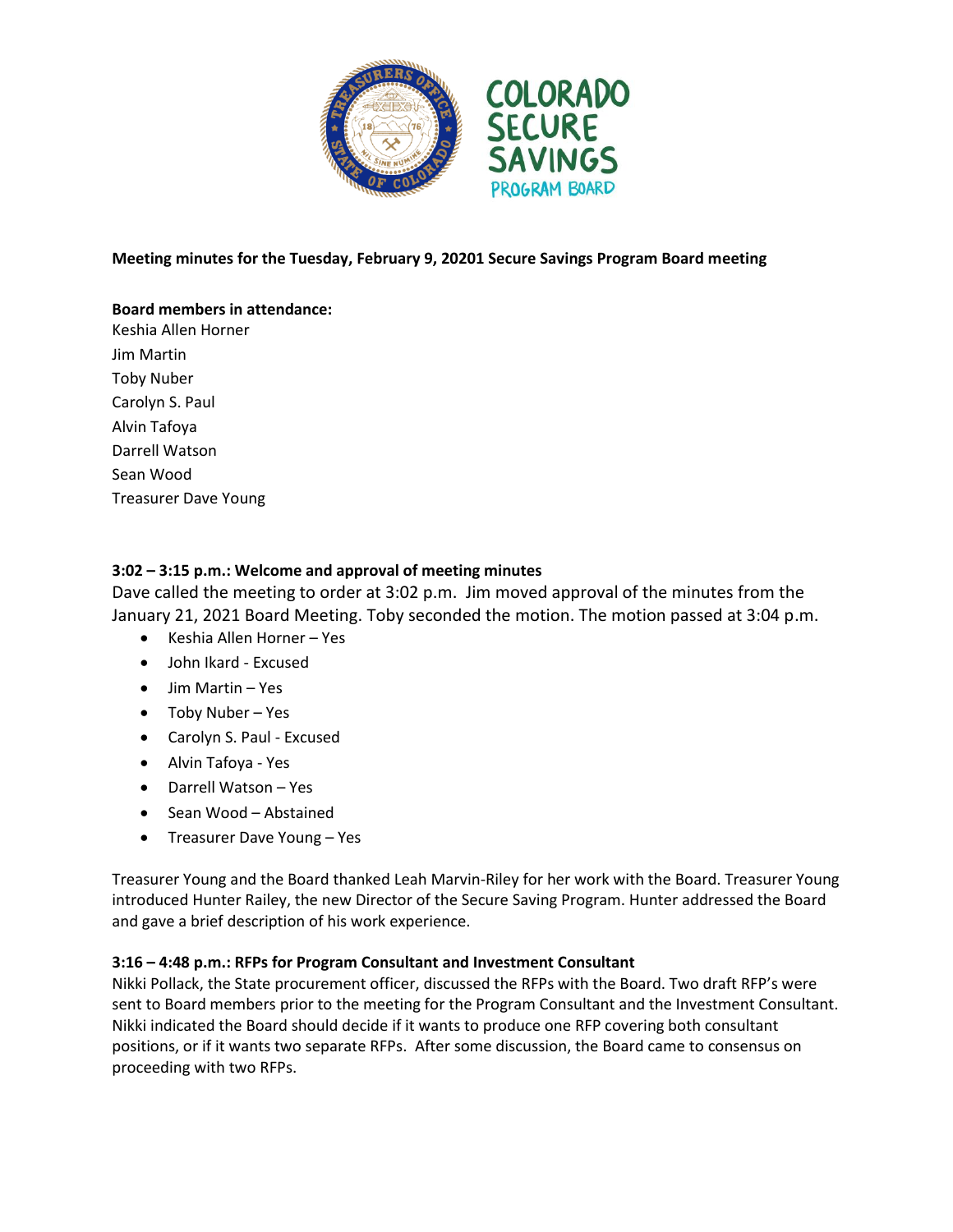Colorado Secure Savings Program Board Meeting Minutes February 9, 2021 Page 2

Nikki asked some questions of the Board about the overall scope of work, the mandatory requirements for the position, the technical questions that would be asked, how the Board is going to structure the pricing, and who is going to be on the evaluation team. It was decided that the full Board and Hunter will be the evaluation team. Nikki indicated that she will need non-disclosure agreements from each member of the Board as they serve on the evaluation committee before the next meeting. She reminded the Board that any member can recuse from evaluating a proposal if he or she believes there is a conflict of interest.

Nikki proposed a timeline to the Board. Members of the Board were concerned that the elected official exemption did not have a protest period. It was explained that the Board could write a protest period into the RFP and how that period could affect the process. Nikki indicated that if the Board decided to add a protest period Nikki, the time line for using the elected official exemption would end up being about the same as the statutory (coded) process. The Board members shared their thoughts on both the protest period and the timeframe. During the discussion there was a main theme of making sure that the process is transparent, fair and that it is done right.

At 4:23 p.m., Darrell moved to use the coded procurement process instead of the elected official process for both RFPs. Carolyn seconded the motion.

Before the Board voted on the motion, there was further clarifying discussion on the process. Mike pointed out the evaluation may be different in coded rule than in the elected official exemption. Nikki agreed that it could be different in the way the evaluation team will review, analyze and award the vendors. One difference is that the team will not be able to compare the proposals during the reviews. The team will evaluate proposal separately for a score. Additionally, the team will not have the flexibility to negotiate with vendors before the award is given. It is possible to contact the vendor after the award for a best and final offer, but the vendor is under no obligation to change the pricing in their proposal, including combining pricing if one firm is awarded both contracts.

At 4:45 p.m., he Board voted on the motion made earlier by Darrell and seconded by Carolyn.

- Keshia Allen Horner Yes
- John Ikard Excused
- Jim Martin No
- Toby Nuber Yes
- Carolyn S. Paul Yes
- Alvin Tafoya Yes
- Darrell Watson Yes
- Sean Wood Yes
- Treasurer Dave Young Yes

#### **4:40 - 4:55 p.m.: Public Comment**

Demetrius Johnson, former member of the Colorado Secure Savings Plan Board, addressed the Board, commending them on their work.